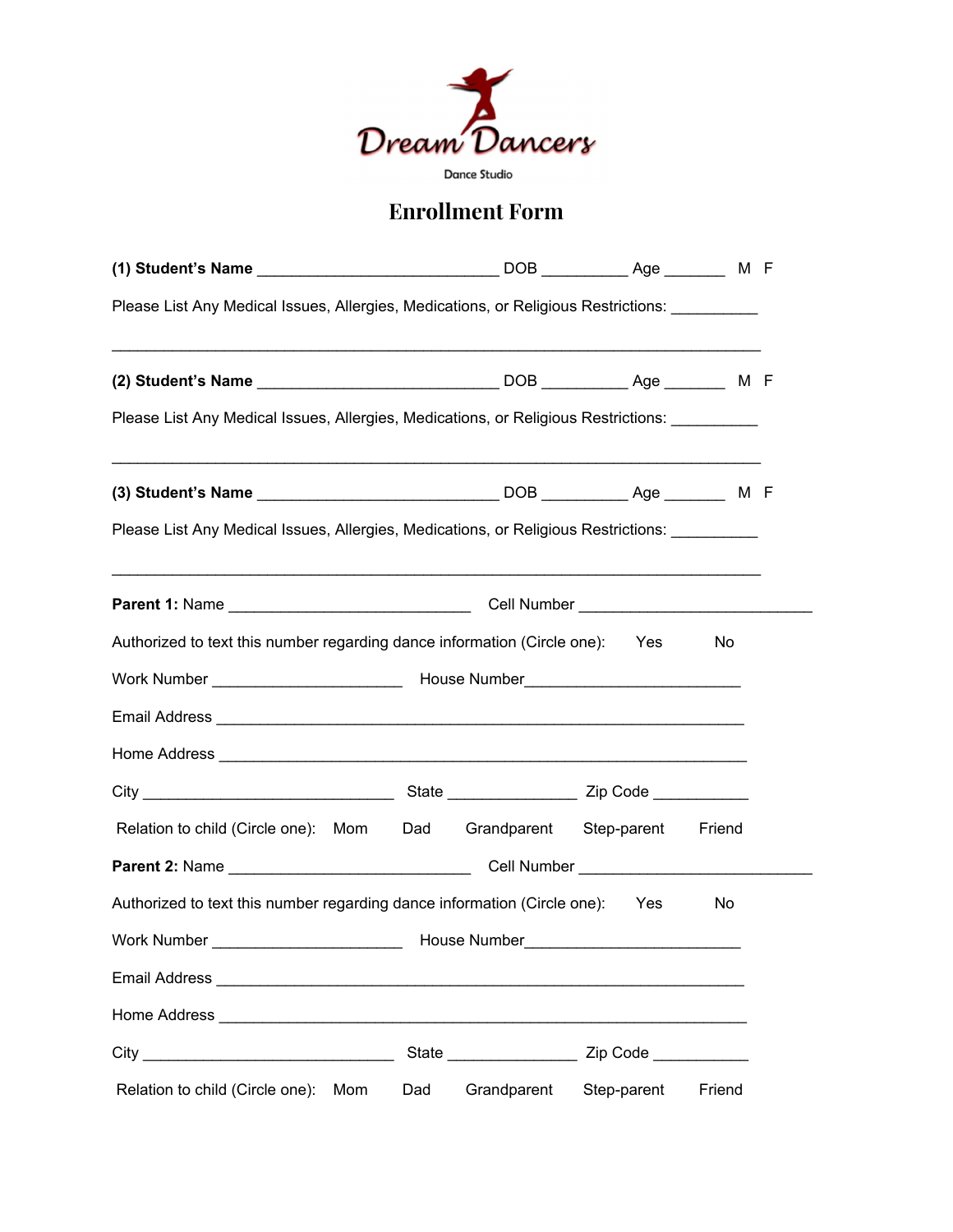

## **Emergency Contact**

*If Dream Dancers Dance Studio is unable to reach the two primary contacts listed above, I hereby*

*authorize the following listed individuals to be contacted).*

|                                                                                  | Relation to Child_____________________________ |  |  |  |
|----------------------------------------------------------------------------------|------------------------------------------------|--|--|--|
|                                                                                  |                                                |  |  |  |
|                                                                                  | Relation to Child____________________________  |  |  |  |
|                                                                                  |                                                |  |  |  |
| Authorized to Pick Up Child (Other than parent/guardian): (1)___________________ |                                                |  |  |  |
| (2)                                                                              |                                                |  |  |  |

\*Want any easier way to pay tuition? Don't worry about forgetting your wallet at home or not having enough cash on you to pay tuition. By giving Dream Dancers Dance Studio a card to put on file they will charge your monthly tuition automatically by the first week of every month for the duration of the dance season. If there is a month you do not want charged inform the studio bookkeeper 7 days prior to the start of the new month. (*Note: this is optional for the ease of our customers)*

| Card Information Saved on File                             |  |  |  |  |
|------------------------------------------------------------|--|--|--|--|
| Total Monthly Tuition as Discussed with Studio Advisor: \$ |  |  |  |  |
|                                                            |  |  |  |  |
| Expiration Date: _______________                           |  |  |  |  |
| Security Code (On the back) ____________                   |  |  |  |  |
| Zip Code _________________                                 |  |  |  |  |

This card Information will only be used by Dream Dancers Dance Studio for tuition payments, unless directed otherwise.

| Parent or Guardian Signature: |  | Date: |  |
|-------------------------------|--|-------|--|
|-------------------------------|--|-------|--|